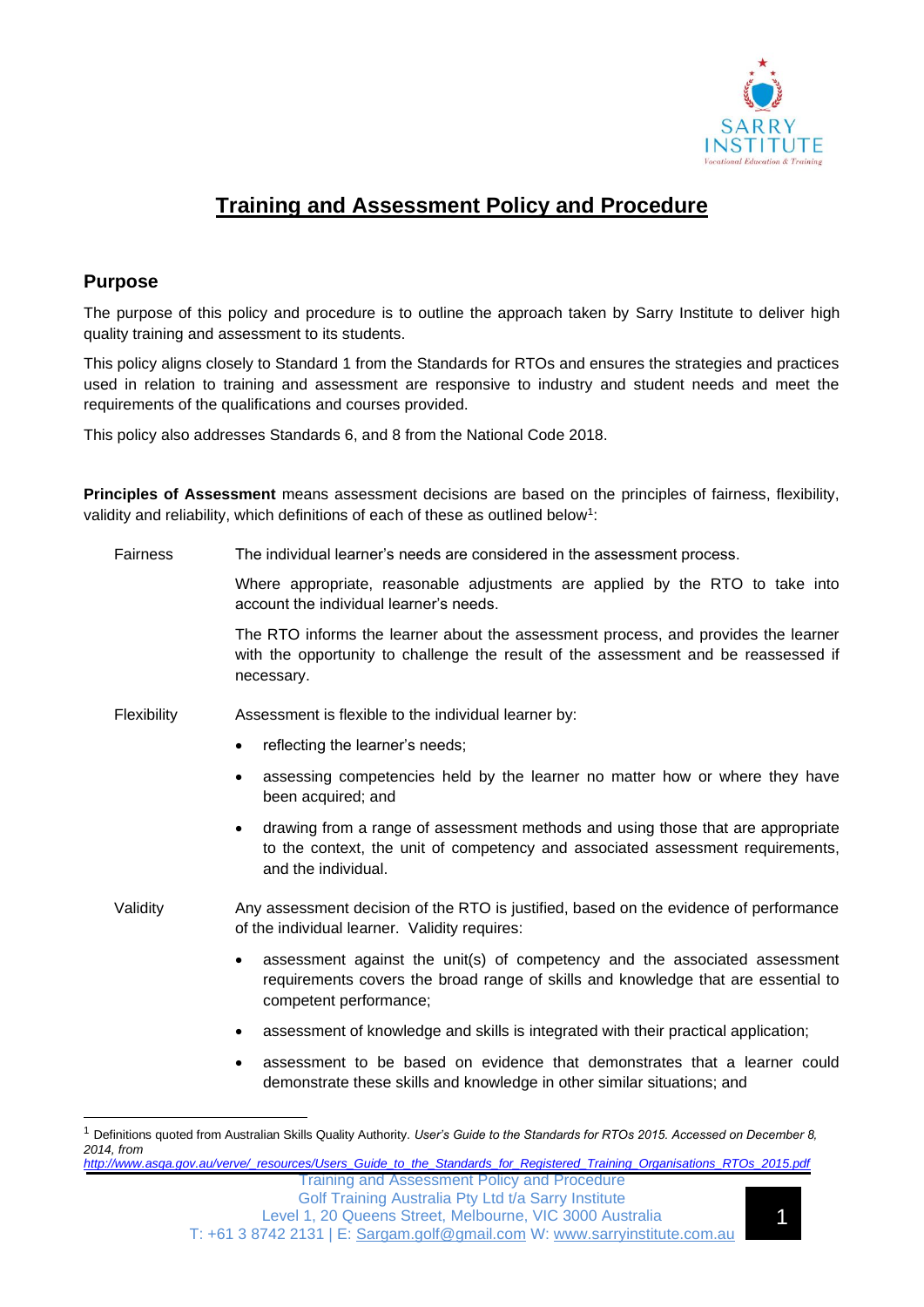

- judgement of competence is based on evidence of learner performance that is aligned to the unit/s of competency and associated assessment requirements.
- Reliability Evidence presented for assessment is consistently interpreted and assessment results are comparable irrespective of the assessor conducting the assessment.

**Reasonable adjustment** means a modification made to the learning environment, training or assessment methods used to enable students with a disability to access and participate in training on the same basis as those without a disability. The adjustment must be 'reasonable' in that it must not impose unjustifiable hardship on the person or the RTO.

**Recognition of Prior Learning or RPL** means an assessment process that assesses the competency(s) of an individual that may have been acquired through formal, non-formal and informal learning to determine the extent to which that individual meets the requirements specified in the training package of VET accredited courses. For definitions of formal, non-formal and informal learning, refer to the definitions in ASQA's User's Guide for the Standards for Registered Training Organisations 2015<sup>2</sup>.

**RTO** means Registered Training Organisation

**Rules of Evidence** means that the evidence on which an assessment decision is based is valid, sufficient, authentic and current, with definitions for each as outlined below: <sup>3</sup>

- Validity The assessor is assured that the learner has the skills, knowledge and attributes as described in the module or unit of competency and associated assessment requirements.
- Sufficiency The assessor is assured that the quality, quantity and relevance of the assessment evidence enables a judgment to be made of a learner's competency
- Authenticity The assessor is assured that the evidence presented for assessment is the learner's own work.
- Currency The assessor is assured that the assessment evidence demonstrates current competency. This requires the assessment evidence to be from the present or the very recent past.

# **Policy**

## **1. Delivery of quality training**

- Sarry Institute provides quality training to its students for all Courses. This means:
	- Providing an appropriate amount of training for each Course to ensure effective outcomes for students in line with industry expectations, Training Package or VET Accredited Course requirements, and AQF requirements.
	- Providing suitable educational and support services sufficient to meet the numbers of students enrolled with the RTO.

*[http://www.asqa.gov.au/verve/\\_resources/Users\\_Guide\\_to\\_the\\_Standards\\_for\\_Registered\\_Training\\_Organisations\\_RTOs\\_2015.pdf](http://www.asqa.gov.au/verve/_resources/Users_Guide_to_the_Standards_for_Registered_Training_Organisations_RTOs_2015.pdf)*  $3$  Definitions quoted from ASQA as above.

Training and Assessment Policy and Procedure Golf Training Australia Pty Ltd t/a Sarry Institute Level 1, 20 Queens Street, Melbourne, VIC 3000 Australia T: +61 3 8742 2131 | E: [Sargam.golf@gmail.com](mailto:Sargam.golf@gmail.com) W: [www.sarryinstitute.com.au](http://www.sarryinstitute.com.au/)

<sup>2</sup> Definitions quoted from Australian Skills Quality Authority (ASQA). *User's Guide to the Standards for RTOs 2015. Accessed on December 8, 2014, from*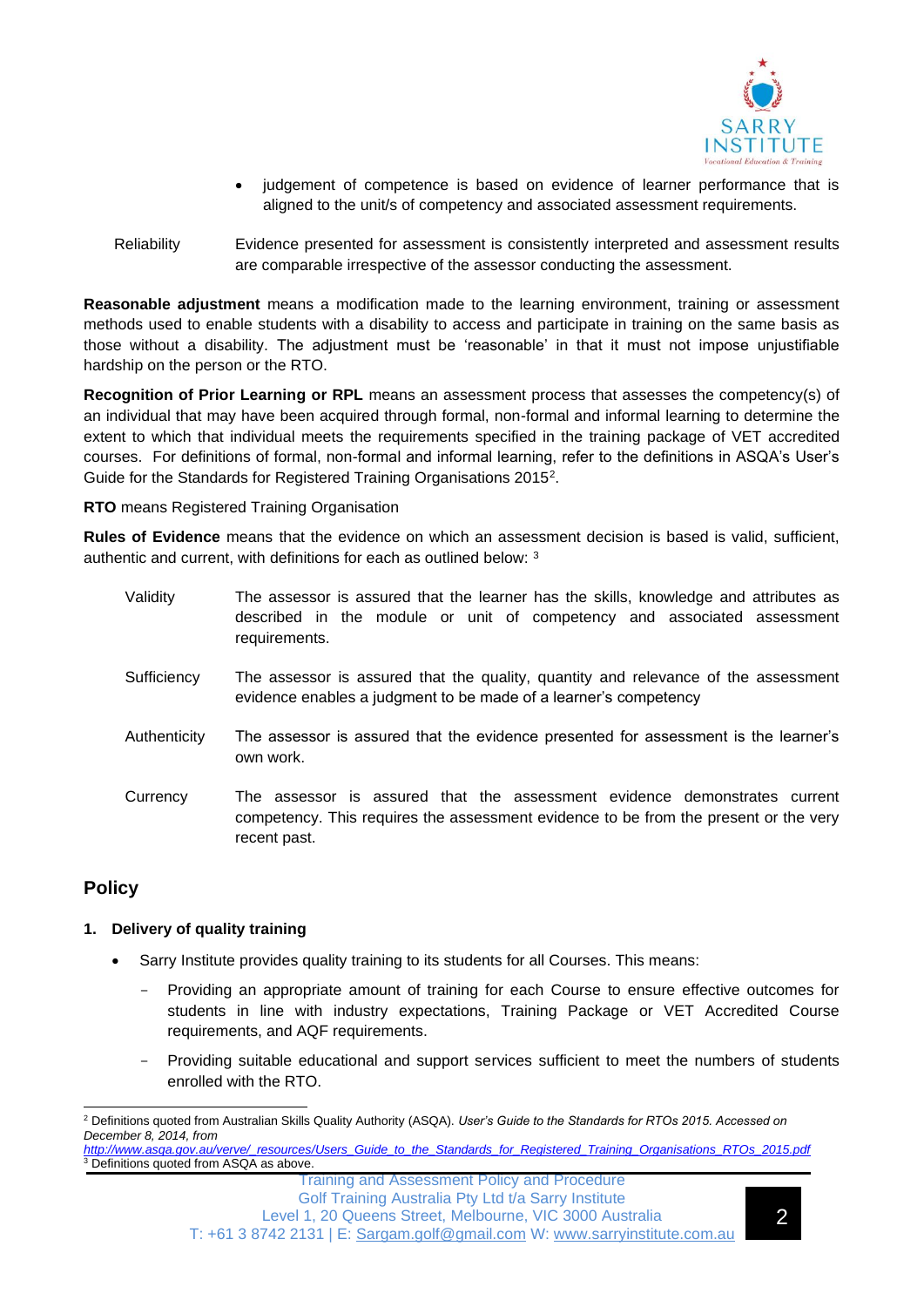

- Providing training resources that are accessible to students regardless of their location or mode of delivery.
- Ensuring there are sufficient numbers of skilled trainers and assessors who are appropriately qualified and experienced in line with the Standards (Clause 1.13-1.25) and the RTO's *Skilled Trainers and Assessors Policy and Procedures,* who are able to deliver the Courses on the RTO's scope to the number of students enrolled with the RTO.
- Identifying the support that each individual student needs prior to their commencement or enrolment with the RTO (whichever is first) and providing access to the educational and support services necessary to meet these needs and Course outcomes.

#### **2. Training and Assessment Strategies and industry consultation**

- Sarry Institute engages effectively with industry on each of the Courses it develops and/or delivers and uses industry feedback and input to contribute to the way in which a Course is delivered and structured.
- A comprehensive *Training and Assessment Strategy* is developed and implemented for each Course on Sarry Institute's Scope of Registration. Training and Assessment Strategies are developed in consultation with industry and meet the requirements of the training package or VET Accredited Course.
- Training and Assessment Strategies are reviewed annually to ensure they remain current and reflect the current needs of industry.
- Training and Assessment Strategies are designed to be detailed so as to ensure that they can be used as the road-map to the delivery of each course, in conjunction with Sarry Institute's policies and procedures.
- Trainers and assessors are provided with the *Training and Assessment Strategy* for each Course they train and/or assess to ensure consistency and compliance with the requirements

#### **3. Suitable and sufficient resources**

• Sarry Institute ensures it has access to suitable resources, facilities and equipment to deliver all Courses on its Scope of Registration. This includes access to a sufficient number of qualified trainers and assessors, relevant training rooms, learning aids, machinery, tools, workplaces or simulated workplace environments that appropriately reflect a workplace that a student is likely to work in once qualified.

## **4. Assessment principles**

- Sarry Institute has an assessment system that ensures assessment:
	- Is conducted in accordance with the Rules of Evidence and the Principles of Assessment.
	- Is conducted in line with the requirements of the relevant Training Package or VET Accredited Course.
	- Requires the student to demonstrate all of the skills and knowledge outlined in the components of the relevant unit of competency or module.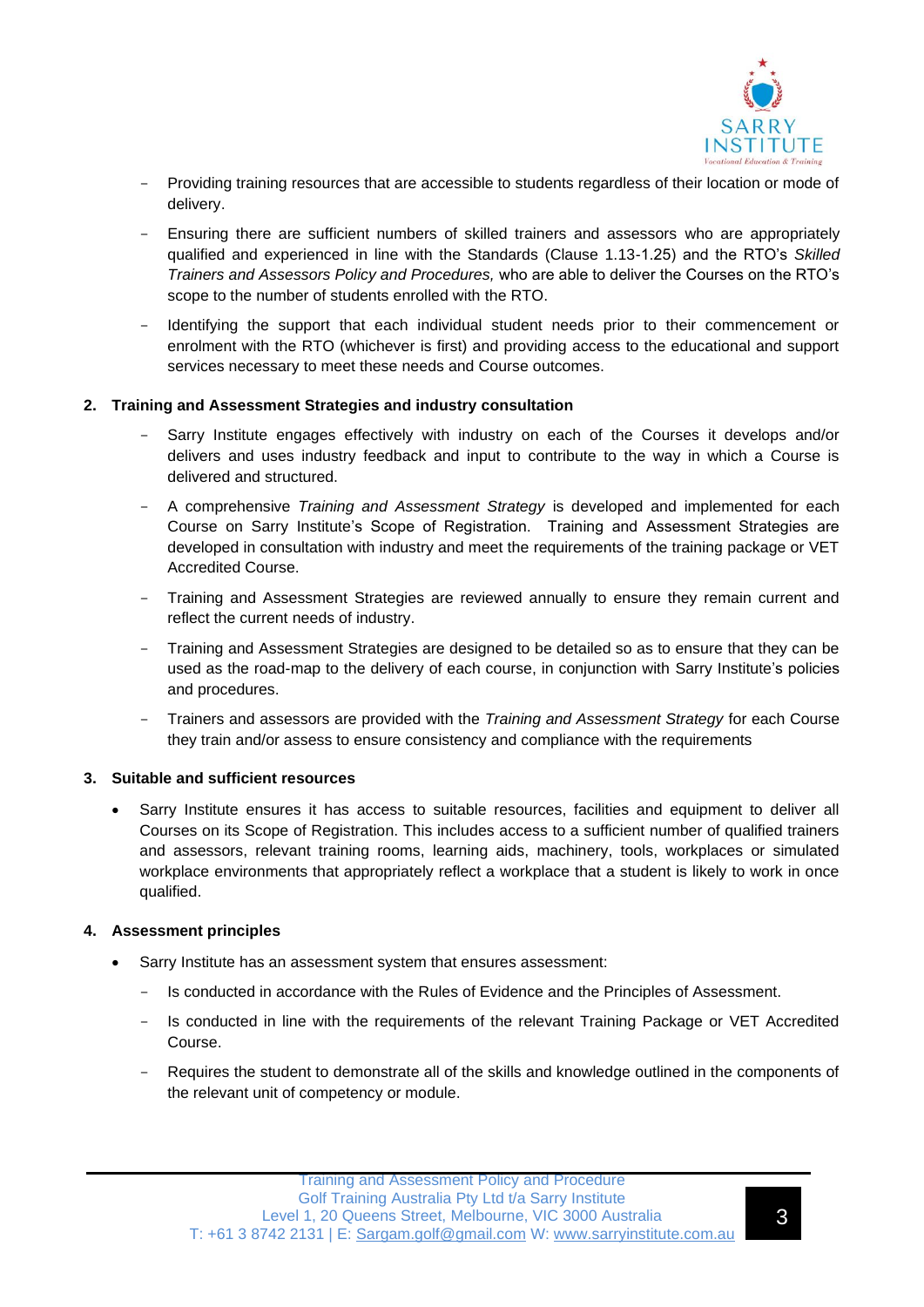

- Requires the student to demonstrate the ability to perform tasks in a variety of situations, adapt to different contexts and environments and perform tasks to an appropriate level expected by a workplace.
- Considers' the students' dimensions of competency when making all assessment decisions.
- To ensure no students are disadvantaged, where required assessors will make Reasonable Adjustments to assessment tasks or processes to accommodate individual needs and record these adjustments.
- Sarry Institute has a plan for, and implements, systematic validation of assessment practices and judgments. Refer to the *Assessment Validation Policy & Procedure* for further information.

#### **5. Assessment documentation**

- Assessment documentation has been developed for all units of competency or modules in each Course. These documents include:
	- Detailed instructions to the student about the tasks they must complete
	- Benchmark answers and decision making rules for the assessor
	- Recording tools for the assessor
	- Mapping documents showing how the assessment tasks relate to the requirements of the unit of competency or module.
- In some cases, Sarry Institute may have grouped units of competency or modules together to form a cluster/subject. In this case, assessment requirements may relate to a group of units rather than one unit, however this will be made clear in the assessment task instructions, in the Training & Assessment Strategy and in course information provided to students.

#### **6. Submission, feedback and re-assessment**

- Students must submit each task with a completed and signed Assessment Task Cover Sheet within timelines specified in the assessment instructions.
- Written and theoretical tasks will be assessed within 4 weeks of submission. Each task will be marked as Satisfactory or Not Satisfactory. A unit or module will be marked as Competent once all tasks for the unit or module have been marked as Satisfactory.
- Students have up to three attempts per assessment task. Where a task is marked as Not Satisfactory, the student will be provided with feedback and be given the opportunity to resubmit/re-attempt the task.
- Where a student exhausts their attempts at re-assessment, the student will be required to re-enrol in the unit or module, participate in further training and undertake the whole assessment again.
- Students will receive detailed feedback for each task either in written or verbal form from their assessor.

#### **7. Assessment appeals**

• Students have the right to make an appeal against an assessment decision by following the *Complaints and Appeals Policy and Procedure*.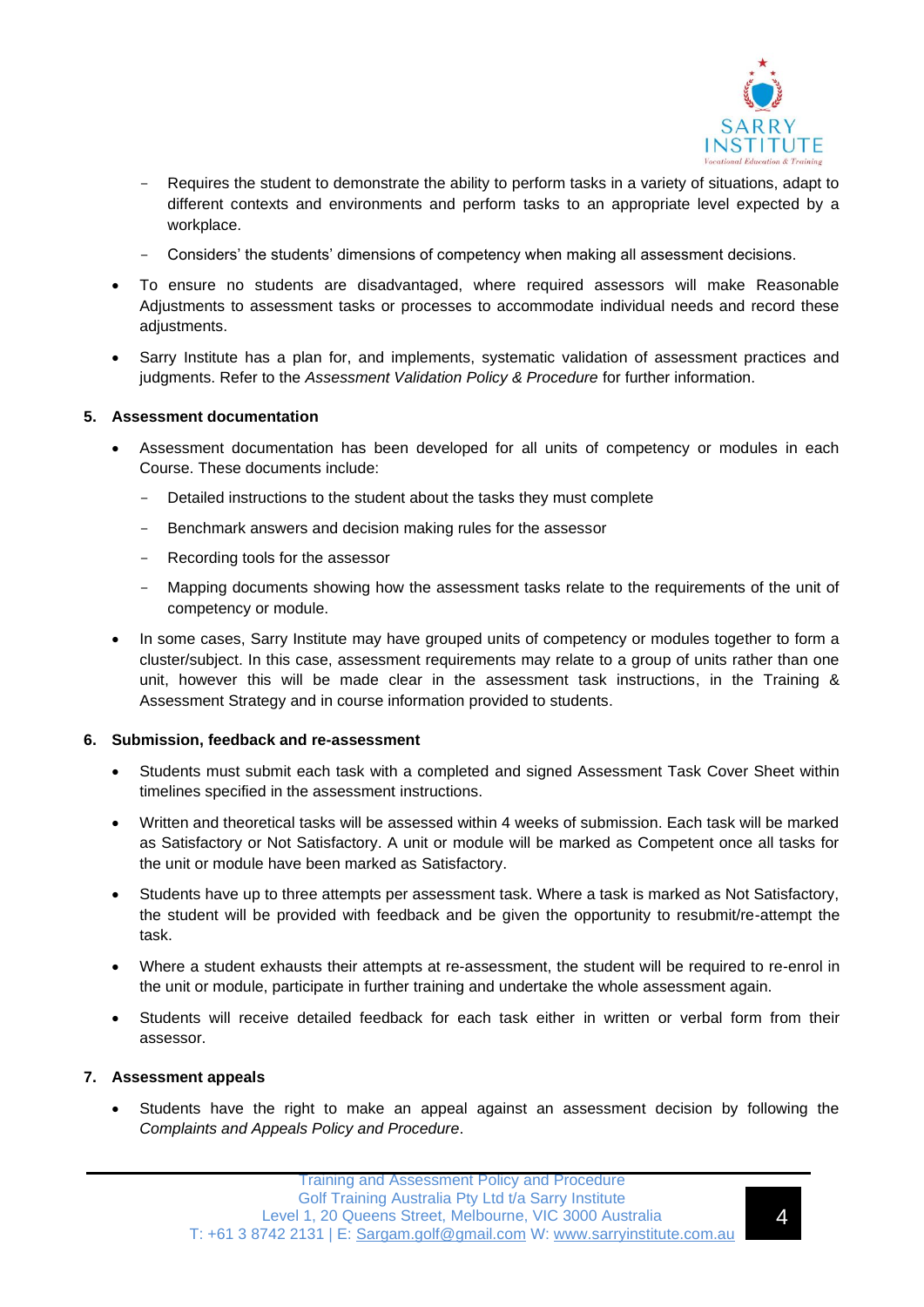

#### **8. Recognition of Prior Learning (RPL)**

- Recognition of Prior Learning is available for all Courses and all students are offered the opportunity to participate in RPL upon enrolment.
- A streamlined RPL process has been developed which requires the student to make a selfassessment of their skills, participate in an interview with an assessor, provide documentary evidence and demonstrate practical skills where relevant.

#### **9. Student plagiarism, cheating and collusion**

• Students are expected to complete all assessments ethically: without plagiarism, collusion or cheating. Any students suspected of unethical behaviour will be managed through the disciplinary procedures which may require the student to attend disciplinary meetings, submit their assessment again, or for repeated acts may be asked to withdraw from the course.

#### **10. Arrangements with third parties to deliver training and assessment**

• Any third party delivering training and assessment services on behalf of Sarry Institute are required to deliver them in line with Sarry Institute's policies and procedures. Refer to the *Third Party Agreements Policy and Procedures* for further detail. Where the third party is an education agent, the *Education Agents Policy and Procedures* should be followed.

#### **11. Record keeping**

• Sarry Institute will comply with the requirements of ASQA's General Direction: *Retention requirements for completed assessment requirements* available at [https://www.asqa.gov.au/sites/g/files/net2166/f/GENERAL\\_DIRECTION\\_Retention\\_requirements\\_for](https://www.asqa.gov.au/sites/g/files/net2166/f/GENERAL_DIRECTION_Retention_requirements_for_completed_student_assessment_items.pdf) [\\_completed\\_student\\_assessment\\_items.pdf.](https://www.asqa.gov.au/sites/g/files/net2166/f/GENERAL_DIRECTION_Retention_requirements_for_completed_student_assessment_items.pdf) This means that assessments and all corresponding evidence will be kept on file for at least 6 months after the assessment decision has been made.

#### **12. Feedback and improvements**

• Sarry Institute collects feedback about its training and assessment practices and systems from students, trainers/assessors and industry. Feedback will be collected regularly, collated and analysed in order to bring about effective improvements. Refer to the *Quality Assurance Policy & Procedures*  for further details.

# **Procedures**

| <b>Procedure</b> |                                                                                                                                                                                           | <b>Responsibility</b> |
|------------------|-------------------------------------------------------------------------------------------------------------------------------------------------------------------------------------------|-----------------------|
|                  | A. Session plans and supporting materials                                                                                                                                                 | Trainer/Assessor      |
| ٠                | Sessions are to be delivered using the approved session plan for the topic/<br>unit / module.                                                                                             |                       |
| ٠                | Session plans are a summary of the content and activities to be covered in<br>each session and refer the trainer to relevant parts of learning and<br>assessment materials to be covered. |                       |
|                  | They will often be supported by other resources such as PowerPoints,                                                                                                                      |                       |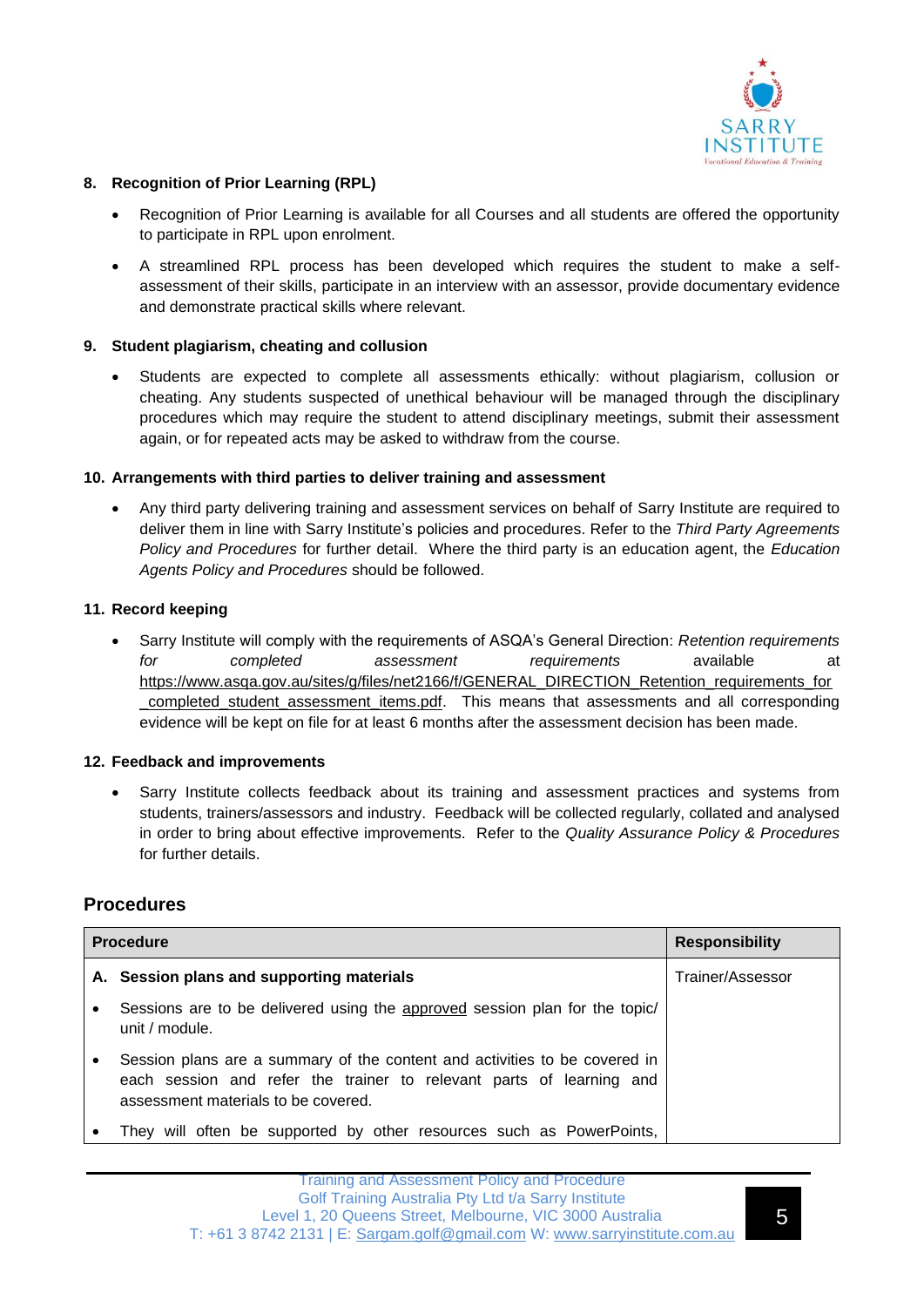

| <b>Procedure</b> |                                                                                                                                                                                                             | <b>Responsibility</b> |
|------------------|-------------------------------------------------------------------------------------------------------------------------------------------------------------------------------------------------------------|-----------------------|
|                  | handouts, textbooks etc. Supporting materials will be outlined on the plan.                                                                                                                                 |                       |
| $\bullet$        | Session plans ensure that what should be covered in a session is covered.<br>Trainers are able to adjust session content to suit the needs of the group<br>where required.                                  |                       |
| $\bullet$        | Trainers should provide feedback for improvement to session content and<br>materials.                                                                                                                       |                       |
|                  | <b>B.</b> Session delivery                                                                                                                                                                                  | Trainer/Assessor      |
| $\bullet$        | All sessions are to be delivered according to the approved session plans.                                                                                                                                   |                       |
| $\bullet$        | The trainer should set up the class-room to suit the requirements of the<br>session.                                                                                                                        |                       |
| $\bullet$        | All students should sign the Attendance Roll.                                                                                                                                                               |                       |
| $\bullet$        | The trainer should ensure all details on the roll are correct and all students<br>have signed, and then sign it at the bottom.                                                                              |                       |
| $\bullet$        | Trainers should collect session feedback as required according to the Quality<br>Assurance Procedures on Feedback and Surveys.                                                                              |                       |
| $\bullet$        | Students may require individual support during, before and after classes. This<br>should be documented accordingly                                                                                          |                       |
| $\bullet$        | The completed attendance roll should be provided to the head office for data<br>entry within one week.                                                                                                      |                       |
|                  | C. Simulated workplace environments                                                                                                                                                                         | Trainer/Assessor      |
| $\bullet$        | Simulated workplace environments to be used in class should be set up to<br>accurately reflect a real working environment as closely as possible.                                                           |                       |
| $\bullet$        | Information on how this is to be set up should be outlined in the TAS.                                                                                                                                      |                       |
| $\bullet$        | Simulated environments should be used during training so that students have<br>the opportunity to practice skills using appropriate facilities and equipment that<br>might normally be used in a workplace. |                       |
| $\bullet$        | Assessments may occur in a simulated environment where outlined in the<br>assessment materials and where allowed and suitable by the Training<br>Package or VET Accredited Course.                          |                       |

# **1. Student support**

| <b>Procedure</b> |                                                                                                                                                | <b>Responsibility</b>      |
|------------------|------------------------------------------------------------------------------------------------------------------------------------------------|----------------------------|
|                  | A. Assessing individual needs                                                                                                                  | <b>Administration Team</b> |
|                  | Application or Enrolment Forms are to be reviewed to identify if the student<br>has indicated they require any additional support on the form. |                            |

6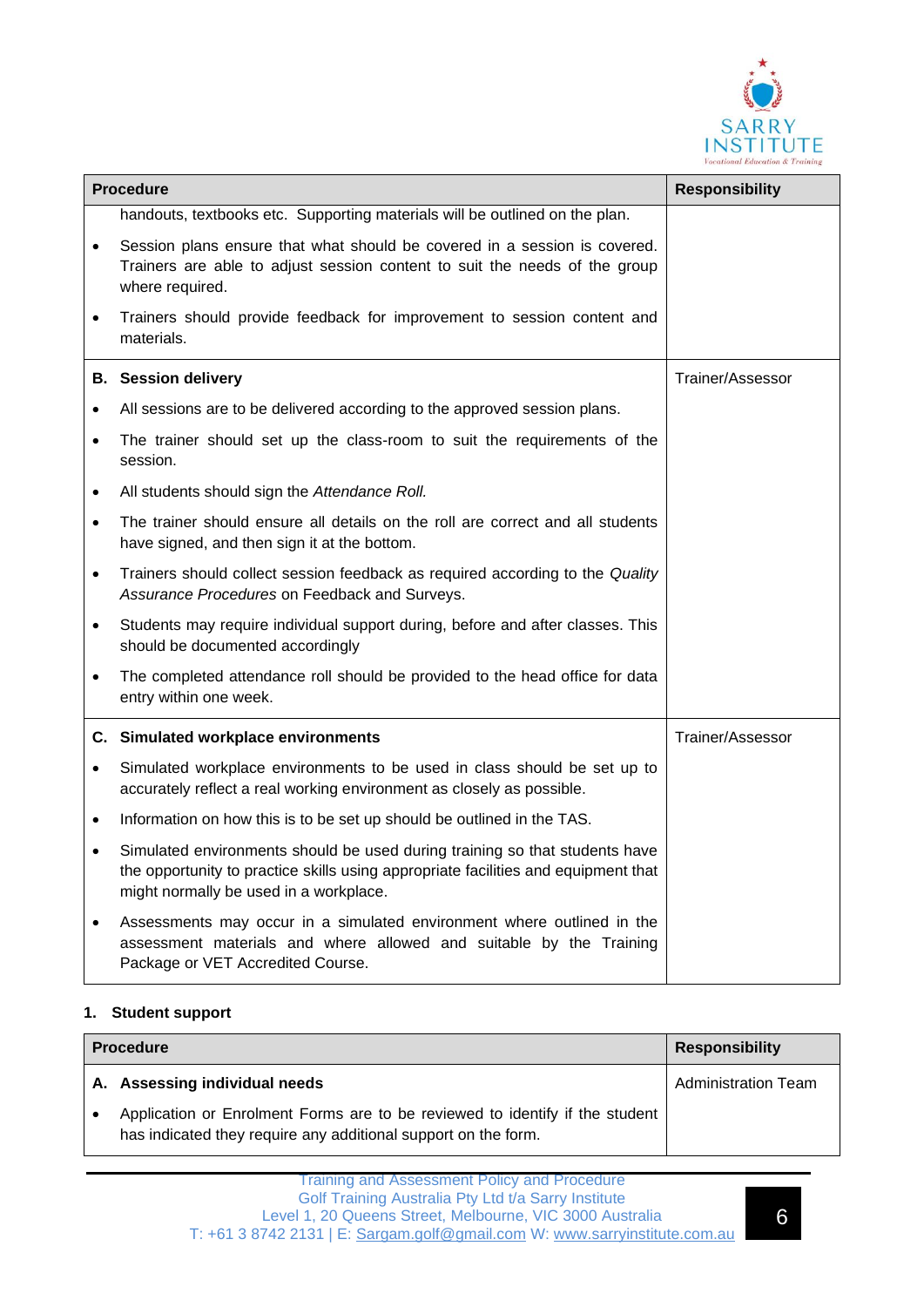

| <b>Procedure</b> |                                                                                                                                                                                                                                                                                                                                                                                                                                                                         | <b>Responsibility</b> |
|------------------|-------------------------------------------------------------------------------------------------------------------------------------------------------------------------------------------------------------------------------------------------------------------------------------------------------------------------------------------------------------------------------------------------------------------------------------------------------------------------|-----------------------|
|                  | Individual needs may also be identified verbally during initial enquiry, entry<br>/pre-training interviews or other.                                                                                                                                                                                                                                                                                                                                                    |                       |
| $\bullet$        | Where individual support needs have been identified this to be referred to the<br>Director of Studies or Trainer.                                                                                                                                                                                                                                                                                                                                                       |                       |
|                  | The Director of Studies or Trainer will further discuss the needs with the<br>student to identify how the RTO can support the student. An individual support<br>plan may be developed to assist the student through the course. Or, the<br>student may be referred to an external service for support before enrolment -<br>this might be to English language courses, employment support, lower level or<br>more suitable qualifications delivered by other providers. |                       |
| $\bullet$        | A student may not be offered a place for enrolment if the RTO is not able to<br>support the student in the course.                                                                                                                                                                                                                                                                                                                                                      |                       |
|                  | An LLN assessment may be conducted to identify the level of support<br>required.                                                                                                                                                                                                                                                                                                                                                                                        |                       |
|                  | B. Language, literacy and numeracy assessments                                                                                                                                                                                                                                                                                                                                                                                                                          | Trainer/Assessor      |
|                  | Students may be required to complete an LLN assessment as part of the<br>enrolment process. This will be conducted during the enrolment process and<br>before a place in the course is offered.                                                                                                                                                                                                                                                                         |                       |
| $\bullet$        | There is a different LLN assessment for each course.                                                                                                                                                                                                                                                                                                                                                                                                                    |                       |
| $\bullet$        | The trainer/assessor should use the LLN Marking Guide to assess the test.                                                                                                                                                                                                                                                                                                                                                                                               |                       |
| $\bullet$        | The outcome will be used to identify the current level of LLN skills the student<br>has and the support required for the course. An individual support plan may<br>be developed to outline the support required for the student.                                                                                                                                                                                                                                        |                       |
|                  | C. Individual support plans                                                                                                                                                                                                                                                                                                                                                                                                                                             | Trainer/Assessor      |
|                  | For students that have had individual support requirements identified, an<br>Individual Support Plan will be developed which will outline the strategies<br>used to provide the student with additional support over and above what is<br>normally offered in the course.                                                                                                                                                                                               |                       |
| ٠                | This may include:                                                                                                                                                                                                                                                                                                                                                                                                                                                       |                       |
|                  | Additional one-on-one support from the trainer/assessor.                                                                                                                                                                                                                                                                                                                                                                                                                |                       |
|                  | Assigning of a mentor/coach that is able to provide additional support in<br>the workplace and who works closely with the student and the<br>trainer/assessor.                                                                                                                                                                                                                                                                                                          |                       |
|                  | Adjustments to the way training resources are accessed or provided.<br>-                                                                                                                                                                                                                                                                                                                                                                                                |                       |
|                  | Adjustments to the way assessments are to be conducted or extra time for<br>assessments.                                                                                                                                                                                                                                                                                                                                                                                |                       |
|                  | Additional online support                                                                                                                                                                                                                                                                                                                                                                                                                                               |                       |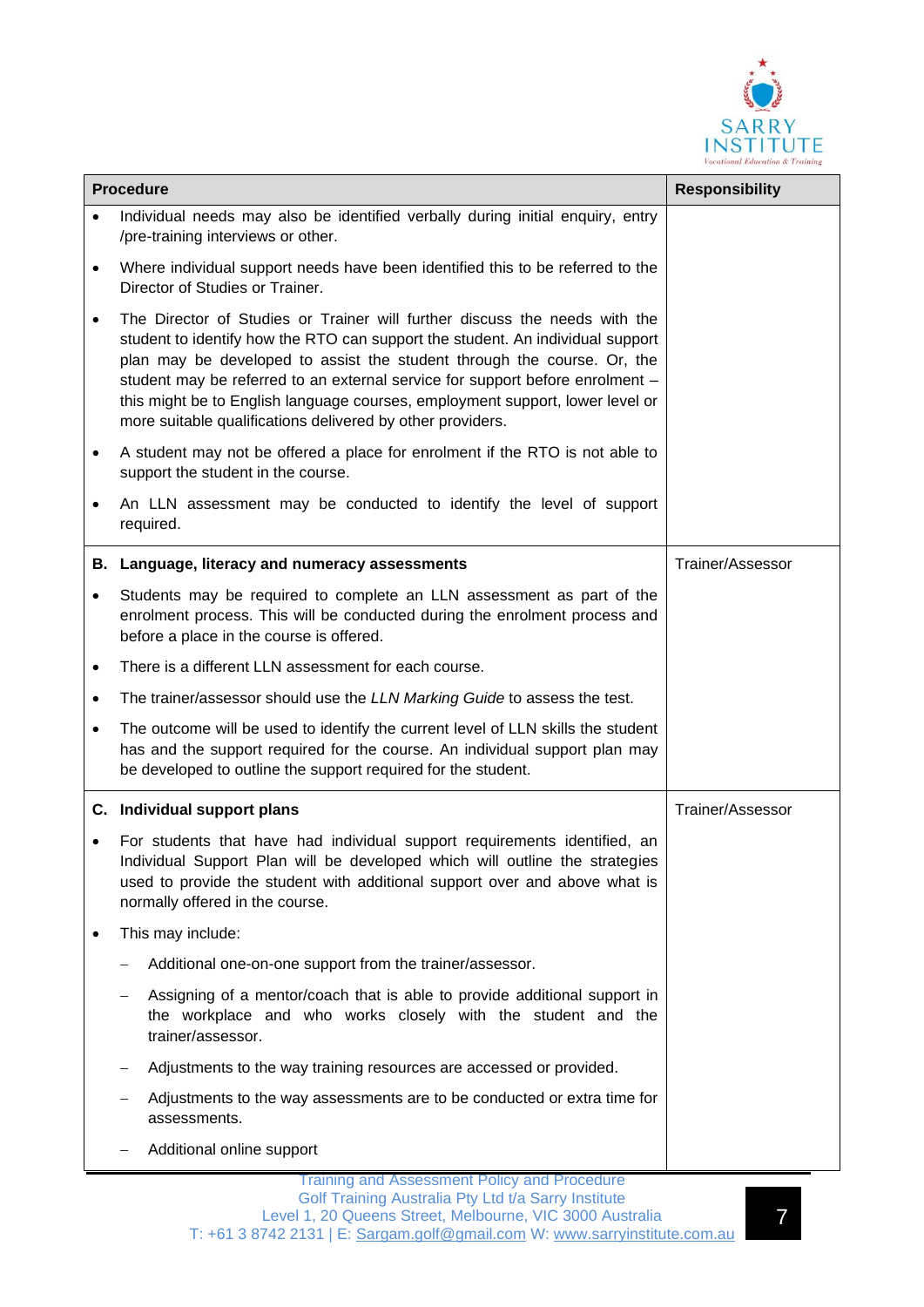

|           | <b>Procedure</b> |                                                                                                                                                                                                                                                                                                                              | <b>Responsibility</b>   |
|-----------|------------------|------------------------------------------------------------------------------------------------------------------------------------------------------------------------------------------------------------------------------------------------------------------------------------------------------------------------------|-------------------------|
|           |                  | Linking with additional resources in the community                                                                                                                                                                                                                                                                           |                         |
|           |                  | <b>D.</b> Orientation                                                                                                                                                                                                                                                                                                        | Student<br>Support      |
|           |                  | Provide an orientation on the first day of the course to international students<br>about adjusting to life and study. The orientation will include as a minimum the<br>following information:                                                                                                                                | Services Officer        |
|           |                  | Support services within Sarry Institute available including services to<br>assist students to meet course progress and attendance requirements<br>Include details of services that can be provided e.g. one to one support<br>from trainer, study groups,                                                                    |                         |
|           |                  | Welfare-related support services (no cost and where the student is<br>referred to an external service, there is no cost for the referral), including<br>that these services are provided at no cost Include detail as access to a<br>counsellor contracted by organisation, referral to external services - list<br>services |                         |
|           |                  | Contact details for Sarry Institute's point of contact for support                                                                                                                                                                                                                                                           |                         |
|           |                  | Details of legal services that students may access                                                                                                                                                                                                                                                                           |                         |
|           |                  | Information about and contact details for emergency and health services                                                                                                                                                                                                                                                      |                         |
|           |                  | Facilities and resources available on campus                                                                                                                                                                                                                                                                                 |                         |
|           |                  | Complaints and appeals processes; and                                                                                                                                                                                                                                                                                        |                         |
|           |                  | Information on visa conditions relating to course progress and attendance.                                                                                                                                                                                                                                                   |                         |
| $\bullet$ |                  | Remind students that the information provided at orientation is included in the<br>Student Handbook.                                                                                                                                                                                                                         |                         |
| $\bullet$ |                  | Where a student commences their course after the first day of orientation,<br>provide the student with a one to one orientation.                                                                                                                                                                                             |                         |
| Е.        |                  | <b>Ongoing support</b>                                                                                                                                                                                                                                                                                                       | Student<br>Support      |
| $\bullet$ |                  | Provide ongoing support services to students as required and as per the<br>services indicated in the orientation.                                                                                                                                                                                                            | <b>Services Officer</b> |
| $\bullet$ |                  | Update details of support staff if contact details change.                                                                                                                                                                                                                                                                   |                         |

#### **2. Reasonable adjustments**

| <b>Procedure</b> |                                                                                                                                                                                             | <b>Responsibility</b> |
|------------------|---------------------------------------------------------------------------------------------------------------------------------------------------------------------------------------------|-----------------------|
|                  | A. Making Reasonable Adjustments                                                                                                                                                            | Trainer/Assessor      |
| ٠                | Reasonable Adjustments may be required to training and/or assessment<br>methods for students with a disability to provide them with the same<br>educational opportunities as everyone else. |                       |
|                  | Assessors can refer to this guide for further information about how and when                                                                                                                |                       |
|                  | adjustments<br>make<br>reasonable<br>to                                                                                                                                                     |                       |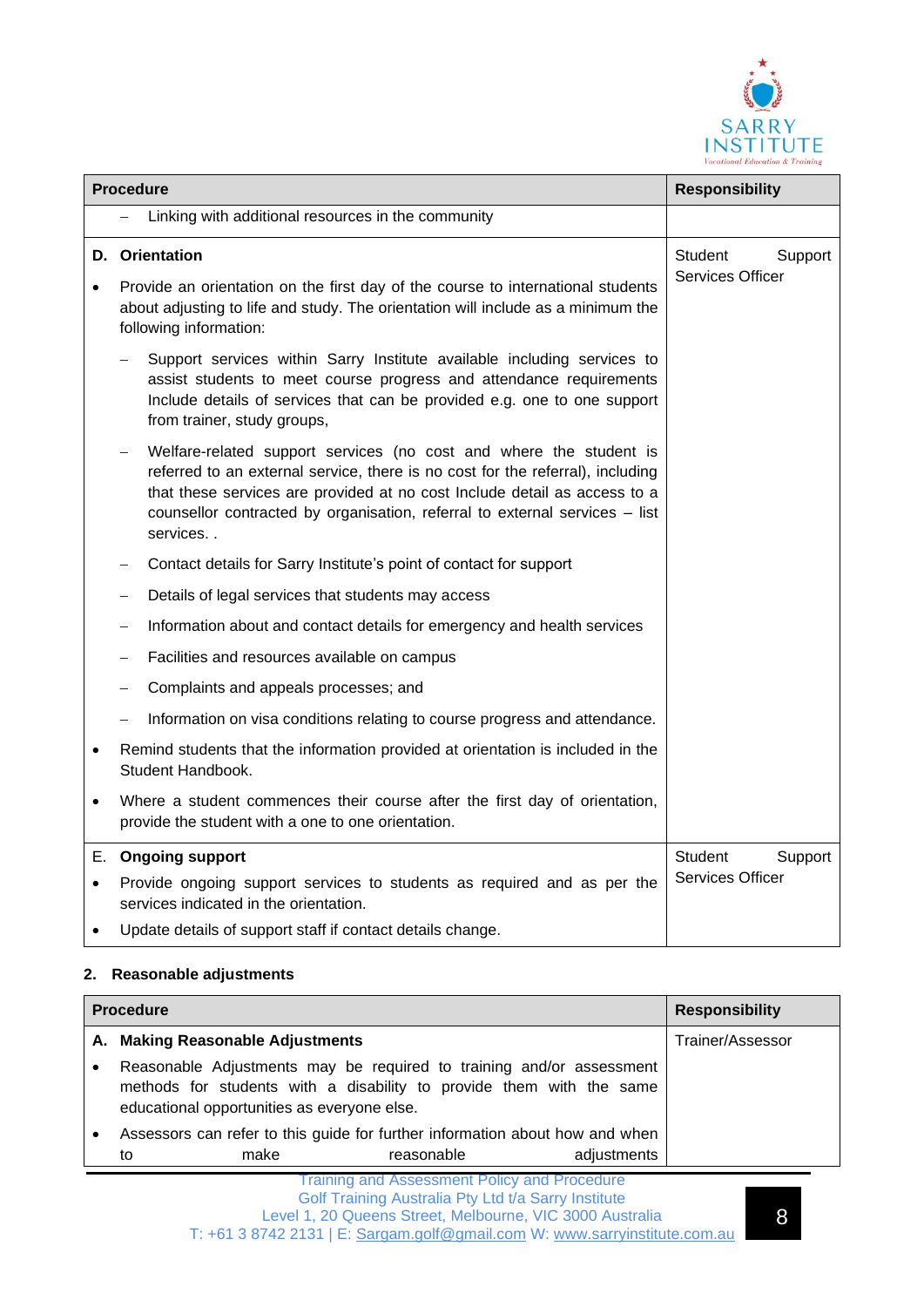

| <b>Procedure</b> |                                                                                                                                                                                                                                     | <b>Responsibility</b> |
|------------------|-------------------------------------------------------------------------------------------------------------------------------------------------------------------------------------------------------------------------------------|-----------------------|
|                  | https://www.velgtraining.com/library/files/Reasonable%20Adjustment.pdf                                                                                                                                                              |                       |
|                  | When determining whether an adjustment is reasonable, consider the<br>information in the above mentioned guide and refer to the Disability Standards<br>for Education 2005. https://education.gov.au/disability-standards-education |                       |
|                  | Where a reasonable adjustment is made to assessment, this should be<br>documented in the Assessment Record Tool.                                                                                                                    |                       |

#### **3. Conducting assessments**

| <b>Procedure</b> |                                                                                                                                                                                                                                                    | <b>Responsibility</b> |
|------------------|----------------------------------------------------------------------------------------------------------------------------------------------------------------------------------------------------------------------------------------------------|-----------------------|
|                  | A. Preparing for assessment                                                                                                                                                                                                                        | Trainer/Assessor      |
| $\bullet$        | Requirements of assessment for each unit/module/cluster are outlined for the<br>student in the Assessment Task Booklet and instructions are provided for<br>assessors in the relevant Marking Guide.                                               |                       |
| $\bullet$        | Ensure students are advised of the assessment requirements at the start of<br>the unit/ module/ cluster and they show their agreement by signing the<br>Assessment Plan.                                                                           |                       |
| $\bullet$        | Ensure students are advised of relevant due dates for each assessment task<br>if applicable.                                                                                                                                                       |                       |
| $\bullet$        | Reasonable Adjustments required should be recorded on the plan where<br>relevant.                                                                                                                                                                  |                       |
|                  | B. Assess written work and provide feedback                                                                                                                                                                                                        | Trainer/Assessor      |
| $\bullet$        | Each written Assessment Task should be submitted by the student with a<br>signed and completed Assessment Task Cover Sheet. Students can use the<br>one cover sheet to submit multiple tasks.                                                      |                       |
| $\bullet$        | Students should be advised to keep a copy of their written work as it will not<br>be returned to them and they are responsible for providing a new copy if an<br>assessment goes missing in the post.                                              |                       |
| $\bullet$        | Submitted assessment tasks should be assessed within 4 weeks of it being<br>received.                                                                                                                                                              |                       |
| $\bullet$        | Provide students with detailed written feedback on the Assessment Task<br>Cover Sheet. A copy of the cover sheet will be kept on the student's file with<br>the assessment tasks, and the original cover sheet will be returned to the<br>student. |                       |
| $\bullet$        | Assessors may use additional verbal questioning to fill gaps in written tasks<br>where they deem it necessary to determine competence. This will be recorded<br>in the Assessment Record Tool.                                                     |                       |
|                  | C. Assess practical tasks                                                                                                                                                                                                                          | Trainer/Assessor      |

9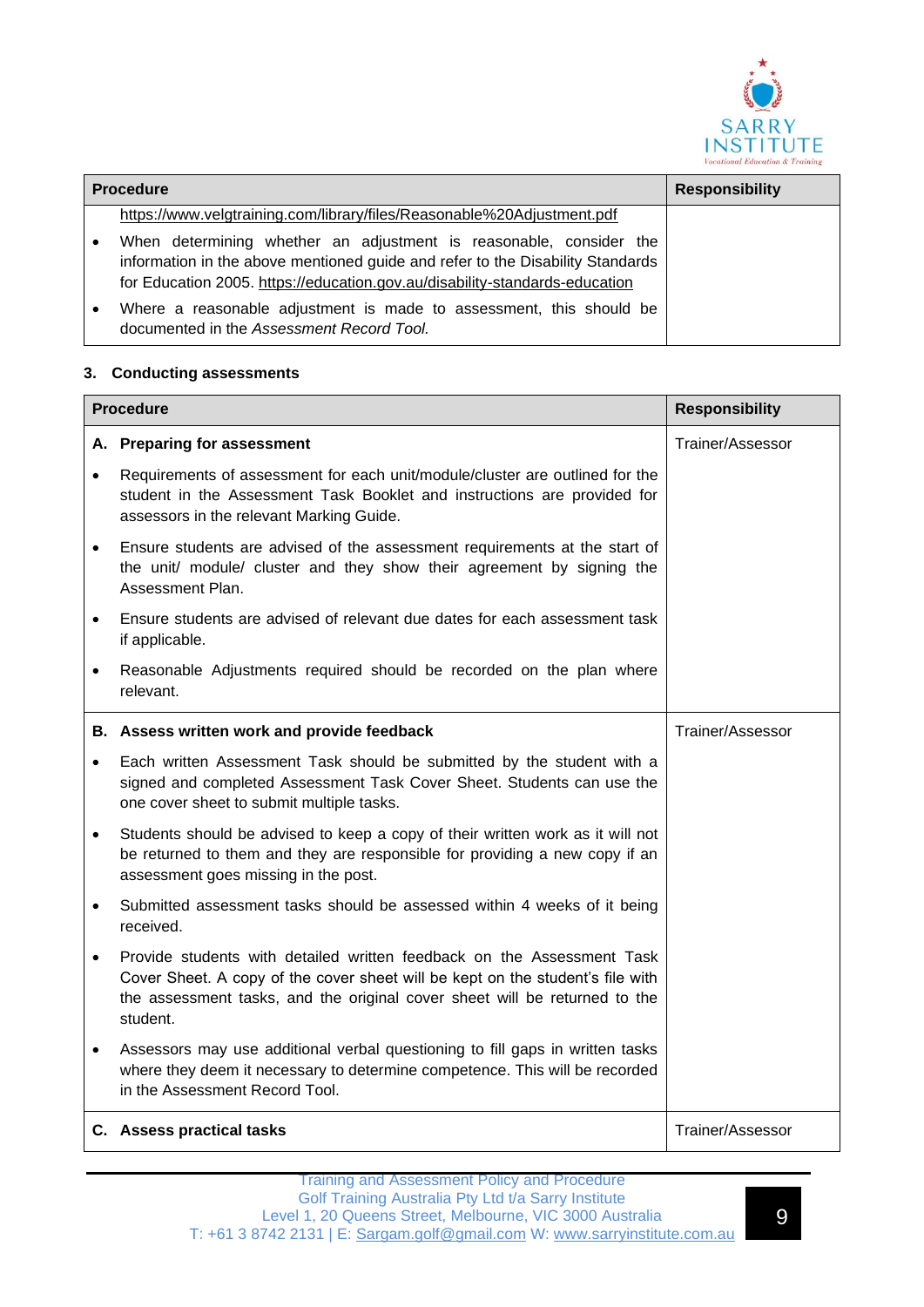

| <b>Procedure</b> |                                                                                                                                                                                               | <b>Responsibility</b> |
|------------------|-----------------------------------------------------------------------------------------------------------------------------------------------------------------------------------------------|-----------------------|
|                  | Practical tasks may be assessed during classes and/or visits. Instructions for<br>completing tasks will be outlined in the relevant Assessment Task Booklet.                                  |                       |
| $\bullet$        | A record of the observations made during the assessment should be recorded<br>in the Assessment Record Tool. During a visit, feedback can be documented<br>on the Workplace Visit Form.       |                       |
| $\bullet$        | A student should be given a verbal summary of the feedback and asked to<br>sign the Assessment Record Tool to confirm they have received their<br>outcome.                                    |                       |
|                  | D. Recording outcomes                                                                                                                                                                         | Trainer/Assessor      |
|                  | Record the outcome of the assessment task on the Assessment Outcome<br>Page in the Assessment Record Tool.                                                                                    |                       |
| $\bullet$        | Each task should be given an outcome of either Satisfactory or Not<br>Satisfactory.                                                                                                           |                       |
| $\bullet$        | A student will receive a Competent outcome once all the tasks for a unit have<br>received a Satisfactory outcome.                                                                             |                       |
| $\bullet$        | A Not Yet Competent outcome will be recorded against a unit where either:                                                                                                                     |                       |
|                  | All tasks have been assessed and some or all have been marked as Not<br>$\qquad \qquad -$<br>Satisfactory, or                                                                                 |                       |
|                  | Only some tasks have been submitted even if they have all been marked<br>$\overline{\phantom{m}}$<br>as Satisfactory.                                                                         |                       |
|                  | E. Re-submission                                                                                                                                                                              | Trainer/Assessor      |
| $\bullet$        | Students have up to three attempts per assessment task to achieve a<br>Satisfactory outcome.                                                                                                  |                       |
| $\bullet$        | Resubmission outcomes should follow the same process for feedback and<br>recording as outlined above.                                                                                         |                       |
| $\bullet$        | If a student has attempted a task three times but hasn't achieved a<br>Satisfactory outcome after the third attempt, the student must re-enrol in the<br>unit or module and undertake further |                       |

#### **4. Recognition of Prior Learning**

| <b>Procedure</b> | <b>Responsibility</b> |
|------------------|-----------------------|
|                  |                       |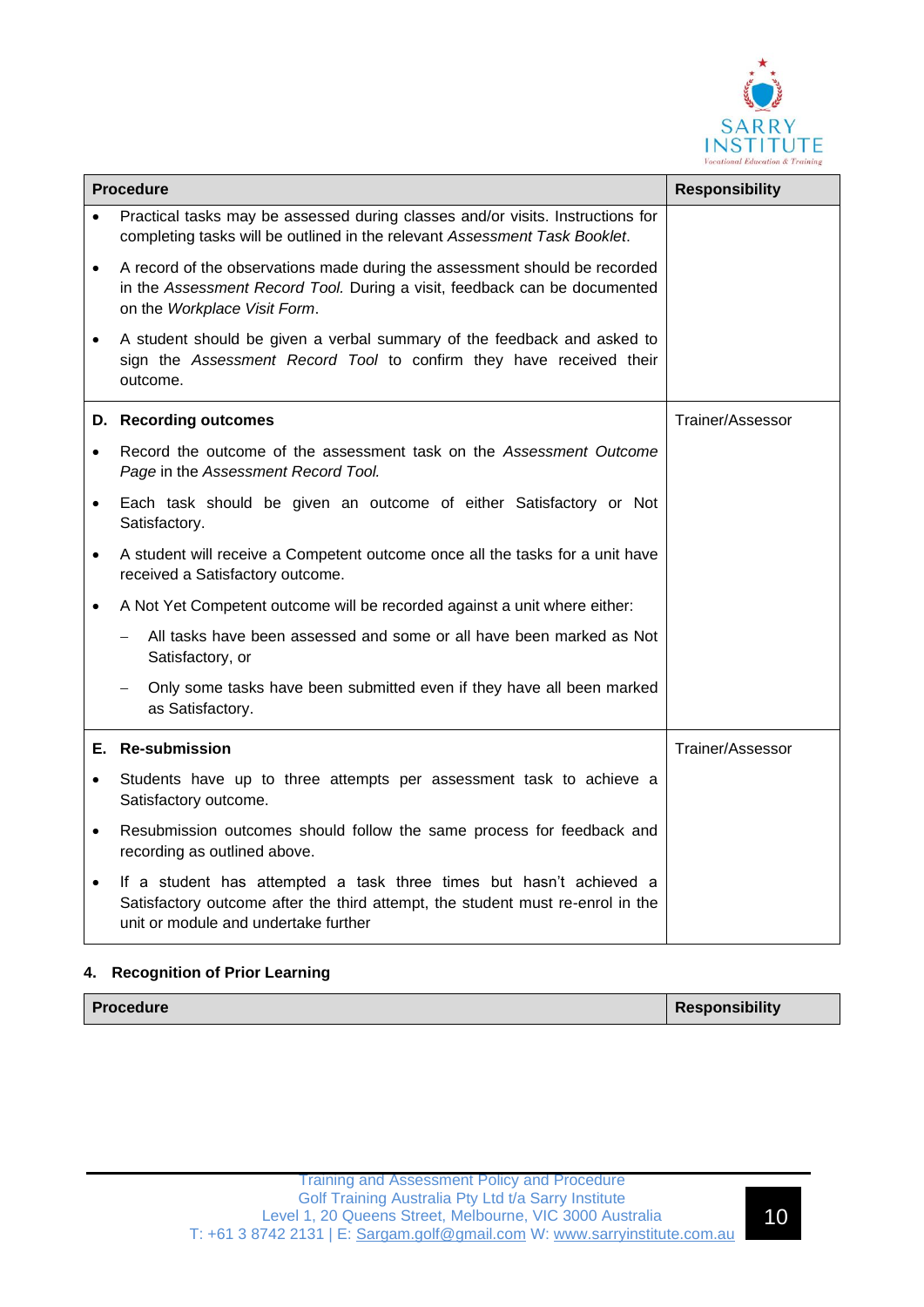

|           | A. Discuss RPL and provide self-assessment                                                                                                                                                                                                                                                     |                               |
|-----------|------------------------------------------------------------------------------------------------------------------------------------------------------------------------------------------------------------------------------------------------------------------------------------------------|-------------------------------|
| $\bullet$ | Ensure all students are aware that they may apply for RPL.                                                                                                                                                                                                                                     | <b>Administration Officer</b> |
| $\bullet$ | Upon receiving a student enquiry about RPL discuss prior learning that may<br>relate to the units in the program they are enrolling in considering formal,<br>non-formal and informal learning as described below:                                                                             |                               |
|           | formal learning refers to learning that takes place through a<br>structured program of instruction and is linked to the attainment of an<br>AQF qualification or statement of attainment (for example, a<br>certificate, diploma or university degree)                                         |                               |
|           | non-formal learning refers to learning that takes place through a<br>structured program of instruction, but does not lead to the attainment<br>of an AQF qualification or statement of attainment (for example, in<br>house professional development programs conducted by a<br>business), and |                               |
|           | informal learning refers to learning that results through experience of<br>$\qquad \qquad -$<br>work-related, social, family, hobby or leisure activities (for example<br>the acquisition of interpersonal skills developed through several<br>years as a sales representative). <sup>4</sup>  |                               |
|           | Based on discussions make a recommendation based on the candidates prior<br>learning, however students can make their own decision about whether or not<br>to proceed.                                                                                                                         |                               |
| $\bullet$ | If students still want to proceed provide them with the RPL Self-assessment.                                                                                                                                                                                                                   |                               |
|           | B. Candidate completes self-assessment                                                                                                                                                                                                                                                         |                               |
| $\bullet$ | The<br>candidate<br>completes<br>initial<br>self-assessment<br>an<br>against<br>the<br>units/qualification they are seeking RPL for using the instructions included in<br>the tool. This self-assessment process will help them decide whether RPL is a<br>suitable pathway.                   | RPL candidate                 |
| $\bullet$ | Ensure RPL candidate has the contact details of a trainer/assessor to consult<br>in relation to their Self-assessment if needed.                                                                                                                                                               | <b>Administration Officer</b> |
| $\bullet$ | The RPL candidate should then return the completed self-assessment along<br>with the RPL Application Form (which is included in the Self-assessment), a<br>copy of their CV and any certified copies of relevant qualifications back to<br>Sarry Institute.                                    | <b>RPL</b> candidate          |

<sup>4</sup> Definition taken from the User's Guide to the Standards for Registered Training Organisations (2015): http://www.asqa.gov.au/usersguide-to-the-standards-for-registered-training-organisations-2015/appendices/appendix-1/appendix-1.html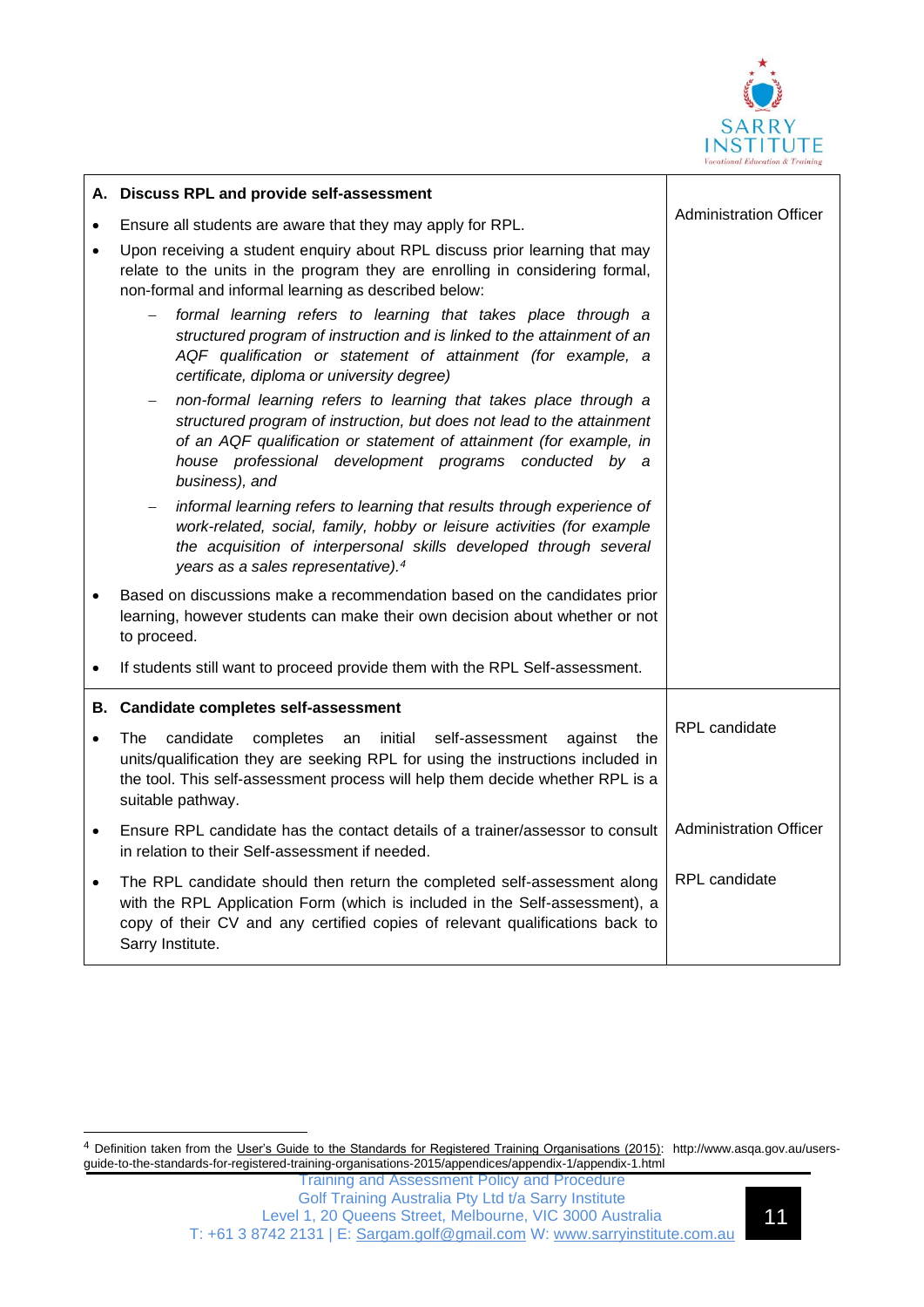

|           | C. Assessor reviews self-assessment                                                                                                                                                                                                                                                                                                                                           | Assessor                      |
|-----------|-------------------------------------------------------------------------------------------------------------------------------------------------------------------------------------------------------------------------------------------------------------------------------------------------------------------------------------------------------------------------------|-------------------------------|
| $\bullet$ | Review the self-assessment checklists to determine if the candidate is suitable<br>to proceed with the RPL process and record these discussions in the RPL<br>Assessor Record (under Self-Assessment Review and Discussion). This will<br>include contacting the candidate to discuss the following:                                                                          |                               |
|           | Their work experience and anything of interest in their CV (for<br>example, has the candidate worked in a different number of job roles,<br>have they worked in a number of different workplaces, or the same<br>one, professional development experiences, etc.).                                                                                                            |                               |
|           | The items they ticked/did not tick in their self-assessments.                                                                                                                                                                                                                                                                                                                 |                               |
|           | The items listed in their evidence brainstorm (for example, will these<br>—<br>add value to their application, or will you see evidence of their work<br>when they complete the assigned tasks?).                                                                                                                                                                             |                               |
|           | The third party person $-$ who is it, how long have they known the<br>-<br>candidate in a professional capacity, etc.                                                                                                                                                                                                                                                         |                               |
|           | Decide on the candidates suitability for RPL and:                                                                                                                                                                                                                                                                                                                             |                               |
|           | If eligible indicate those units which the candidate can proceed<br>-<br>with RPL for in the RPL Assessor Record (Assessment Outcome<br>Summary) and the RPL Third Party Report.                                                                                                                                                                                              |                               |
|           | If the candidate's work experience, skills and knowledge do not<br>-<br>accurately reflect the requirements of the qualification or units<br>therein, the candidate, provide the candidate with information<br>about formal training opportunities for this qualification. The<br>candidate can then make a decision as to whether they would like<br>to enrol in the course. |                               |
|           | D. Application fee and enrolment processed                                                                                                                                                                                                                                                                                                                                    | <b>Administration Officer</b> |
|           | If eligible provide the candidate with:                                                                                                                                                                                                                                                                                                                                       |                               |
|           | Written agreement                                                                                                                                                                                                                                                                                                                                                             |                               |
|           | Invoice for RPL assessment including adjusted payment plan                                                                                                                                                                                                                                                                                                                    |                               |
|           | <b>RPL Evidence Tool</b>                                                                                                                                                                                                                                                                                                                                                      |                               |
|           | RPL Third Party Report (with units indicated by the Assessor)                                                                                                                                                                                                                                                                                                                 |                               |
|           | Once the written agreement and application fee is received, process<br>enrolment in accordance with Processing enrolments procedure from the<br>Student Administration Policy & Procedures.                                                                                                                                                                                   |                               |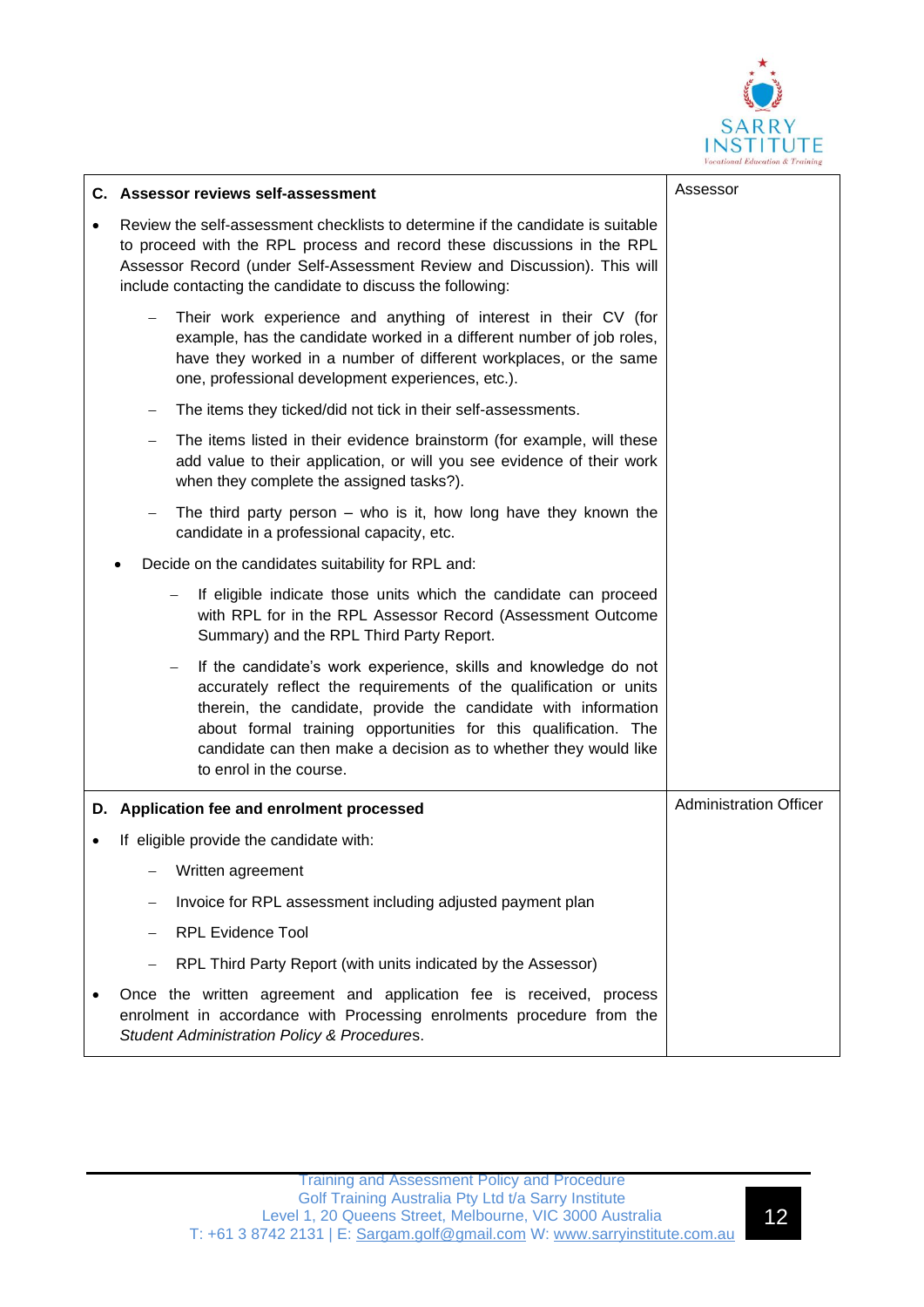

| Е. | Initial support call                                                                                                                                                     | Assessor             |
|----|--------------------------------------------------------------------------------------------------------------------------------------------------------------------------|----------------------|
|    | Contact the candidate to discuss:                                                                                                                                        |                      |
|    | How to work through the RPL Evidence Tool                                                                                                                                |                      |
|    | Arrangements for workplace observations (where<br>applicable)<br>including:                                                                                              |                      |
|    | Consulting with the candidate's workplace supervisor to ensure that<br>workplace visits are scheduled appropriately                                                      |                      |
|    | Ensuring that the workplace has access to required equipment and<br>$\qquad \qquad -$<br>resources                                                                       |                      |
| Е. | <b>Gather Evidence of RPL</b>                                                                                                                                            |                      |
| ٠  | The candidate completes and submits the RPL Evidence Tool and RPL Third<br>Party Report if relevant (is able to seek support and guidance from Assessor<br>as required). | Candidate & Assessor |
|    | Gather other evidence as required which may require:                                                                                                                     | Assessor             |
|    | visiting the candidate's workplace to observe completion of practical<br>tasks (where applicable)                                                                        |                      |
|    | completing verbal questioning (either over the phone, Skype or other<br>video conference tool, or in person).                                                            |                      |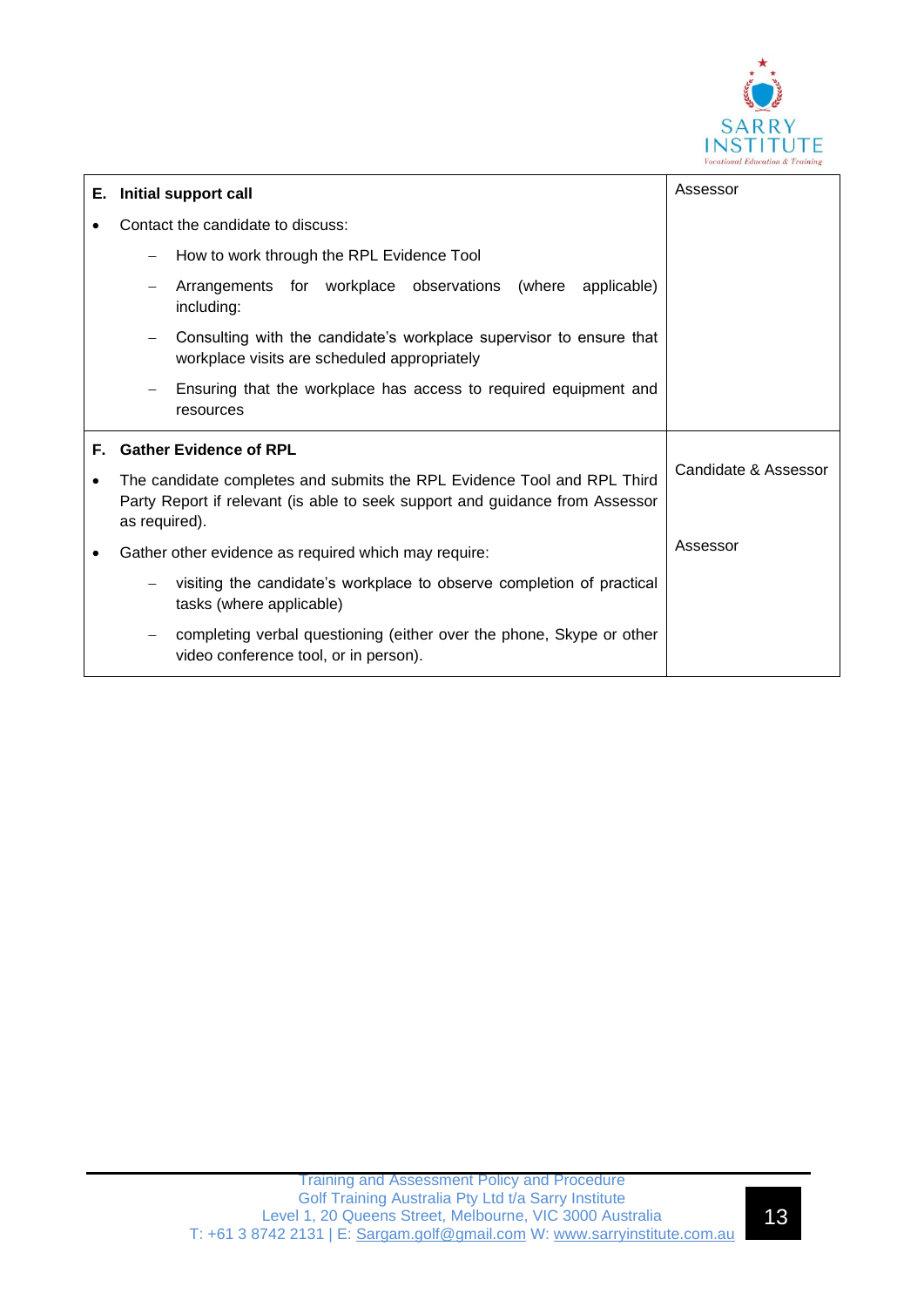

|           | G. Conduct assessment of each unit of competency                                                                                                                                                         | Assessor        |
|-----------|----------------------------------------------------------------------------------------------------------------------------------------------------------------------------------------------------------|-----------------|
| $\bullet$ | Review the information supplied by the student each unit of competency using<br>the submitted RPL Evidence Tool and ensure the RPL Third Party Report and<br>record outcomes in the RPL Assessor Record. |                 |
| $\bullet$ | Where necessary:                                                                                                                                                                                         |                 |
|           | Contact the contact the third party person to discuss anything that<br>requires further clarification.                                                                                                   |                 |
|           | Contact the candidate's professional referees to discuss the<br>candidate's workplace competency (where required).                                                                                       |                 |
|           | Ensure outcomes are summarised the Assessment Outcome<br>Summary in the RPL Assessor Record.                                                                                                             |                 |
| ٠         | Make gap training arrangements if required.                                                                                                                                                              |                 |
| $\bullet$ | On completion of assessment, the following items must be returned to the<br>candidate's file for archiving:                                                                                              |                 |
|           | <b>RPL Assessor Record</b>                                                                                                                                                                               |                 |
|           | <b>RPL Self-assessment</b>                                                                                                                                                                               |                 |
|           | RPL Evidence Tool and all evidence submitted                                                                                                                                                             |                 |
|           | RPL Third Party Report.                                                                                                                                                                                  |                 |
| $\bullet$ | Issue the candidate with a qualification or statement of attainment where<br>competencies have been achieved.                                                                                            |                 |
| Η.        | <b>Gather feedback</b>                                                                                                                                                                                   | <b>Assessor</b> |
| $\bullet$ | Feedback is collected from each RPL candidate using the RPL Candidate<br>Feedback Survey to be collected in line with the Feedback Procedures in<br>Quality Assurance Policy & Procedures.               |                 |

#### **5. Plagiarism, cheating and collusion**

| <b>Procedure</b> |                                                                                                                                                                                                                                                        | <b>Responsibility</b> |
|------------------|--------------------------------------------------------------------------------------------------------------------------------------------------------------------------------------------------------------------------------------------------------|-----------------------|
| А.               | Dealing with academic misconduct                                                                                                                                                                                                                       | Trainer/Assessor      |
| ٠                | Where a trainer/assessor believes there to be an incident of academic<br>misconduct involving plagiarism, cheating, and/or collusion, they should report<br>this to the Director of Studies along with reasons for allegation. Reasons may<br>include: |                       |
|                  | Similarity between student responses                                                                                                                                                                                                                   |                       |
|                  | Use of un-referenced source materials                                                                                                                                                                                                                  |                       |
|                  | Copying of other students work                                                                                                                                                                                                                         |                       |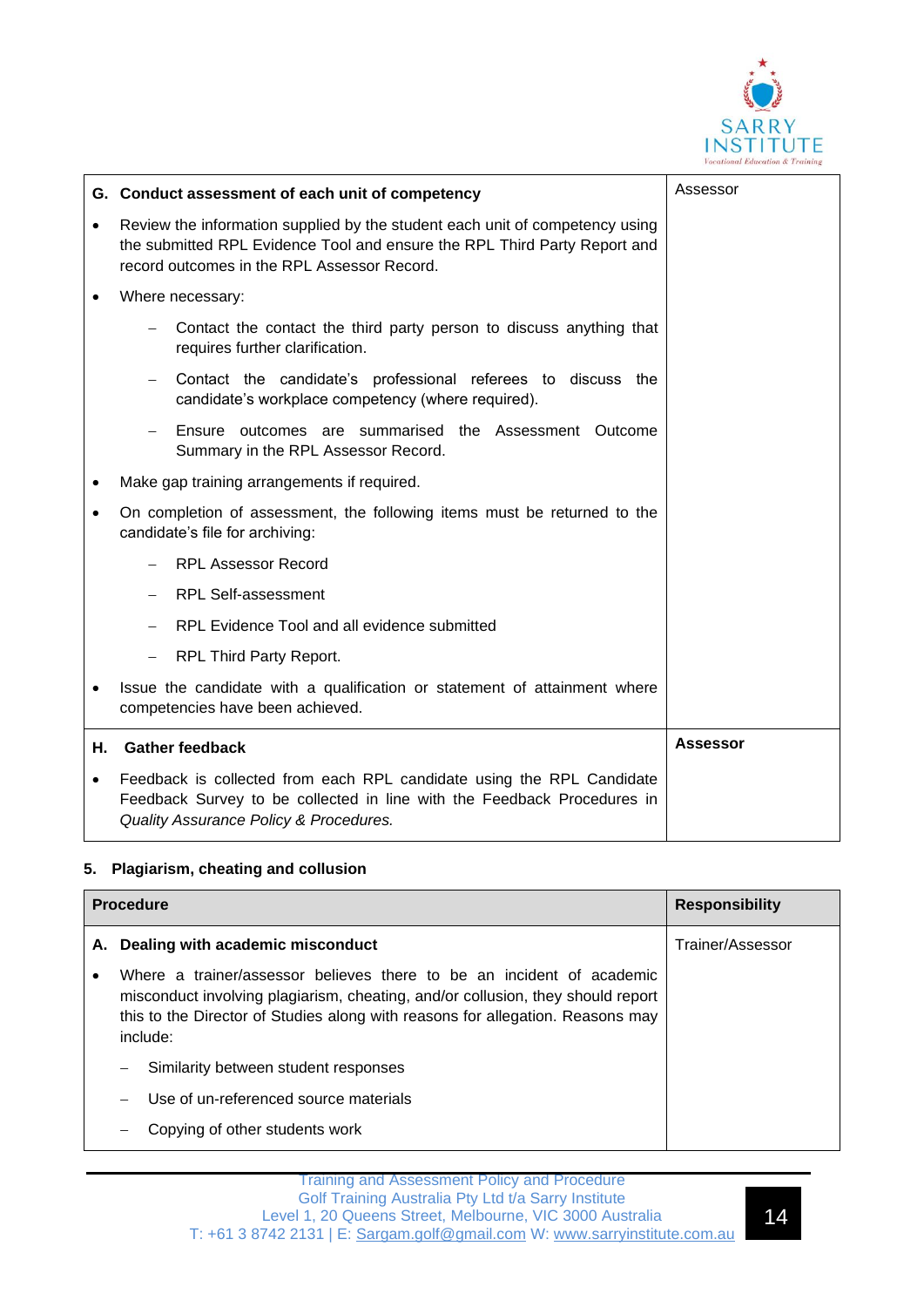

| <b>Procedure</b> |                                                                                                                                                                                                                            | <b>Responsibility</b> |
|------------------|----------------------------------------------------------------------------------------------------------------------------------------------------------------------------------------------------------------------------|-----------------------|
|                  | Copy of material from the internet or textbooks                                                                                                                                                                            |                       |
|                  | The Director of Studies and Trainer/Assessor will then address this with the<br>student by asking them to respond to the allegation and provide an<br>explanation.                                                         |                       |
|                  | The Director of Studies and Trainer/Assessor will then make a decision about<br>the steps to be taken. This may include:                                                                                                   |                       |
|                  | Requiring the student to resubmit the assessment                                                                                                                                                                           |                       |
|                  | Using an alternative form of assessment to determine the student's<br>understanding                                                                                                                                        |                       |
|                  | Where a student has repeated serious allegations of academic misconduct<br>they may be given special or altered conditions for their assessment task or in<br>serious cases they may be asked to withdraw from the course. |                       |

#### **6. Breaches of the Student Code of Conduct**

| <b>Procedure</b> |                                                                                                                                                                                                                                                                            | <b>Responsibility</b> |
|------------------|----------------------------------------------------------------------------------------------------------------------------------------------------------------------------------------------------------------------------------------------------------------------------|-----------------------|
| А.               | Dealing with non-academic/general misconduct                                                                                                                                                                                                                               | Trainer/Assessor      |
| ٠                | Where a staff member is either informed of or witnesses a student in breach of<br>the Student Code of Conduct raise the concern with the student directly (if<br>appropriate) or ask the Trainer/Assessor or Director of Studies to raise the<br>concern with the student. |                       |
|                  | Where a student is unable or unwilling to redress the problem, invite them to<br>attend a disciplinary action meeting with parties of their choice and any other<br>parties involved in the incident.                                                                      |                       |
| $\bullet$        | Ensure written invitation and all records of interactions are stored In the<br>student file.                                                                                                                                                                               |                       |
|                  | Where behavior continues or a student fails to participate in disciplinary<br>actions, notify the CEO.                                                                                                                                                                     |                       |
|                  | The CEO may decide the student's enrolment poses an unfair, unsafe or high<br>risk situation and decide to withdraw the student from their course.                                                                                                                         |                       |
|                  | Record details of the actions taken and decisions made in the students file.                                                                                                                                                                                               |                       |
| ٠                | Notify the student/s promptly in writing of all decisions and ensure they are<br>aware of their right to appeal the decision.                                                                                                                                              |                       |

#### **7. Records of assessment**

Refer SRTOs: Clause 1.8

**Procedure Responsibility**